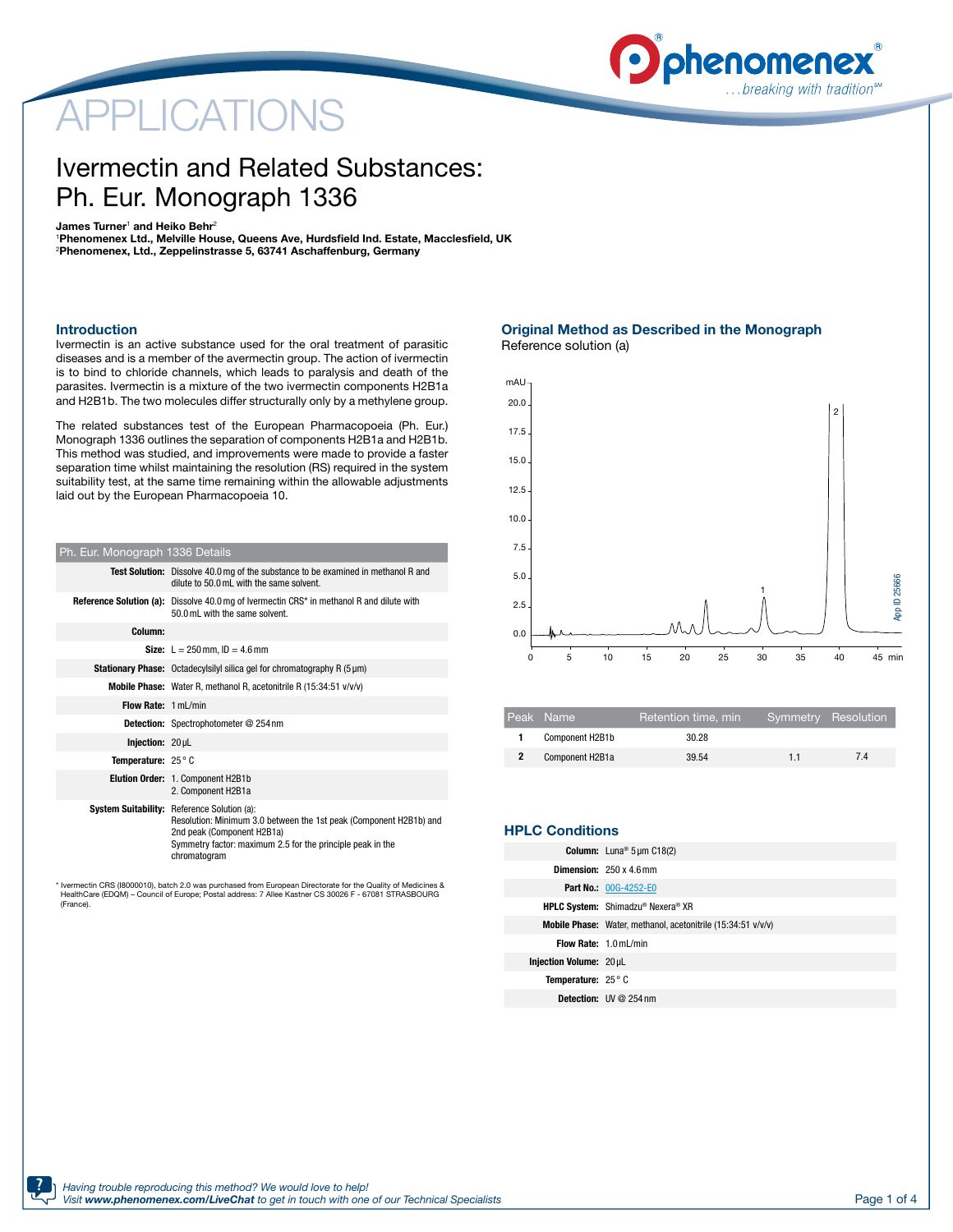

#### Original Method as Described in the Monograph Test solution



|                | Peak Name       | Retention time, min | Symmetry Resolution |     |
|----------------|-----------------|---------------------|---------------------|-----|
|                | Component H2B1b | 30.28               |                     |     |
| $\overline{2}$ | Component H2B1a | 39.57               | 11                  | 7.5 |

| <b>HPLC Conditions</b>           |                                                              |  |  |  |  |
|----------------------------------|--------------------------------------------------------------|--|--|--|--|
|                                  | <b>Column:</b> Luna <sup>®</sup> $5 \mu m C18(2)$            |  |  |  |  |
|                                  | <b>Dimension:</b> $250 \times 4.6$ mm                        |  |  |  |  |
|                                  | <b>Part No.: 00G-4252-E0</b>                                 |  |  |  |  |
|                                  | <b>HPLC System:</b> Shimadzu® Nexera® XR                     |  |  |  |  |
|                                  | Mobile Phase: Water, methanol, acetonitrile (15:34:51 v/v/v) |  |  |  |  |
|                                  | Flow Rate: 1.0 mL/min                                        |  |  |  |  |
| Injection Volume: 20 µL          |                                                              |  |  |  |  |
| <b>Temperature:</b> $25^\circ$ C |                                                              |  |  |  |  |
|                                  | <b>Detection:</b> $UV@254nm$                                 |  |  |  |  |
|                                  |                                                              |  |  |  |  |

### Faster Method Within Allowable Adjustments Test solution



### HPLC Conditions

|                                  | <b>Column:</b> Luna <sup>®</sup> $3 \mu m C18(2)$            |
|----------------------------------|--------------------------------------------------------------|
|                                  | <b>Dimension:</b> $150 \times 4.6$ mm                        |
|                                  | <b>Part No.: 00F-4251-E0</b>                                 |
|                                  | HPLC System: Shimadzu® Nexera® XR                            |
|                                  | Mobile Phase: Water, methanol, acetonitrile (15:34:51 v/v/v) |
| Flow Rate: 1.0 mL/min            |                                                              |
| Injection Volume: 20 µL          |                                                              |
| <b>Temperature:</b> $25^\circ$ C |                                                              |
|                                  | <b>Detection:</b> $UV@254nm$                                 |
|                                  |                                                              |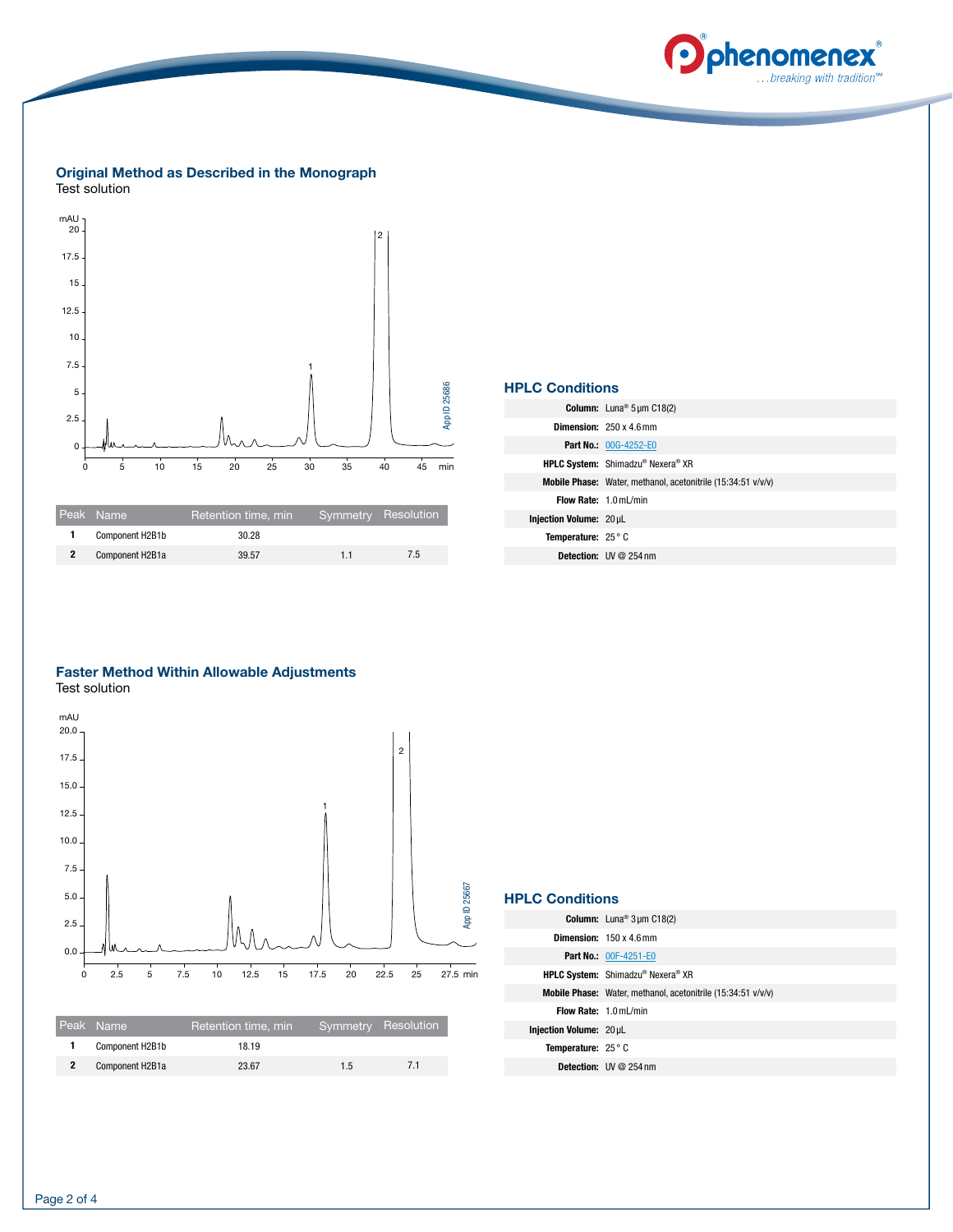

#### Adjustments for Meeting System Suitability (European Pharmacopeia 9.0, Chapter 2.2.46. Chromatographic Separation Techniques)

| <b>Method Parameter</b>                 | Allowed Adjustments (isocratic elution)                                                                                                                | Method 1                                                       | Method 2                         |
|-----------------------------------------|--------------------------------------------------------------------------------------------------------------------------------------------------------|----------------------------------------------------------------|----------------------------------|
| Mobile Phase pH                         | $\pm$ 0.2 units                                                                                                                                        | Not specified                                                  | No change                        |
| <b>Concentration of Salts in Buffer</b> | ± 10%                                                                                                                                                  | Not specified                                                  | No change                        |
| <b>Composition of the Mobile Phase</b>  | $\pm$ 30% of the minor solvent component relative or 2% absolute, whichever is<br>the larger. No other component is altered by more than 10% absolute. | As specified in Monograph 1336 Details Table                   | No change                        |
| Wavelength of Detector                  | no deviations permitted                                                                                                                                | 254 nm (as specified)                                          | No change                        |
| <b>Injection Volume</b>                 | May be decreased, provided detection and repeatability of the peak(s) to be<br>determined are satisfactory.                                            | $20 \mu L$ (as specified)                                      |                                  |
| Column Temperature                      | ±10°C                                                                                                                                                  | Ambient<br>(as specified)                                      | No change                        |
| <b>Stationary Phase</b>                 | No change of the identity of the substituent permitted (e.g. no replacement of<br>C18 by C8)                                                           | octadecylsilyl silica gel for chromatography<br>(as specified) | No change                        |
| Column Length                           | ±70%                                                                                                                                                   | $250 \,\mathrm{mm}$<br>(as specified)                          | $150 \,\mathrm{mm}$<br>$(-40\%)$ |
| Column Internal Diameter                | ± 25%                                                                                                                                                  | 4.6 <sub>mm</sub>                                              | No change                        |
| <b>Particle Size</b>                    | $-50%$                                                                                                                                                 | 5 µm (as specified)                                            | $3 \mu m$ (- 40 %)               |
| Flow Rate                               | ± 50%                                                                                                                                                  | 1.0 mL/min (as specified)                                      | No change                        |

#### Ordering Information

| 3µm MidBore™ and Analytical Columns (mm) |                 |                 |                  |                 |                 |             |                  | SecurityGuard™ Cartridges (mm) |                      |                 |
|------------------------------------------|-----------------|-----------------|------------------|-----------------|-----------------|-------------|------------------|--------------------------------|----------------------|-----------------|
| Phases <sup>1</sup>                      | $30 \times 3.0$ | $50 \times 3.0$ | $150 \times 3.0$ | $30 \times 4.6$ | $50 \times 4.6$ | 75 x 4.6    | $100 \times 4.6$ | 150 x 4.6                      | $4 \times 2.0^*$     | $4 \times 3.0*$ |
|                                          |                 |                 |                  |                 |                 |             |                  |                                | /10pk                | /10pk           |
| C18(2)                                   | 00A-4251-Y0     | 00B-4251-Y0     | 00F-4251-Y0      | 00A-4251-E0     | 00B-4251-E0     | 00C-4251-E0 | 00D-4251-E0      | 00F-4251-E0                    | AJ0-4286             | AJ0-4287        |
|                                          |                 |                 |                  |                 |                 |             |                  |                                | for $ID: 2.0-3.0$ mm | $3.2 - 8.0$ mm  |

| 5um Analytical and Semi-Prep Columns (mm) |                                                          |                              |  |                 | SecurityGuard™ Cartridges (mm) |                    |
|-------------------------------------------|----------------------------------------------------------|------------------------------|--|-----------------|--------------------------------|--------------------|
| <b>Phases</b>                             | $250 \times 4.6$<br>$100 \times 4.6$<br>$150 \times 4.6$ |                              |  | $250 \times 10$ | $4 \times 3.0^*$               | $10 \times 10^{+}$ |
|                                           |                                                          |                              |  |                 | $/10$ <sub>p</sub> $k$         | /3pk               |
| C18(2)                                    | $00D-4252-E0$                                            | 00F-4252-E0<br>$00G-4252-E0$ |  | 00G-4252-NO     | AJ0-4287                       | AJ0-7221           |
|                                           |                                                          |                              |  |                 | for $ID: 3.2 - 8.0$ mm         | $9 - 16$ mm        |

\*SecurityGuard™ Analytical Cartridges require holder, Part No.: [KJ0-4282](http://www.phenomenex.com/products/part/KJ0-4282?utm_campaign=digital_collateral&utm_source=Ivermectin_And_Related_Substances_Ph_Eur_Monograp_1336&utm_medium=url&utm_content=partnumber)<br>‡SemiPrep SecurityGuard™ Cartridges require holder, Part No.: [AJ0-9281](http://www.phenomenex.com/products/part/AJ0-9281?utm_campaign=digital_collateral&utm_source=Ivermectin_And_Related_Substances_Ph_Eur_Monograp_1336&utm_medium=url&utm_content=partnumber)



Your happiness is our mission.Take 45 days to try our products. If you are not happy, we'll make it right. www.phenomenex.com/behappy